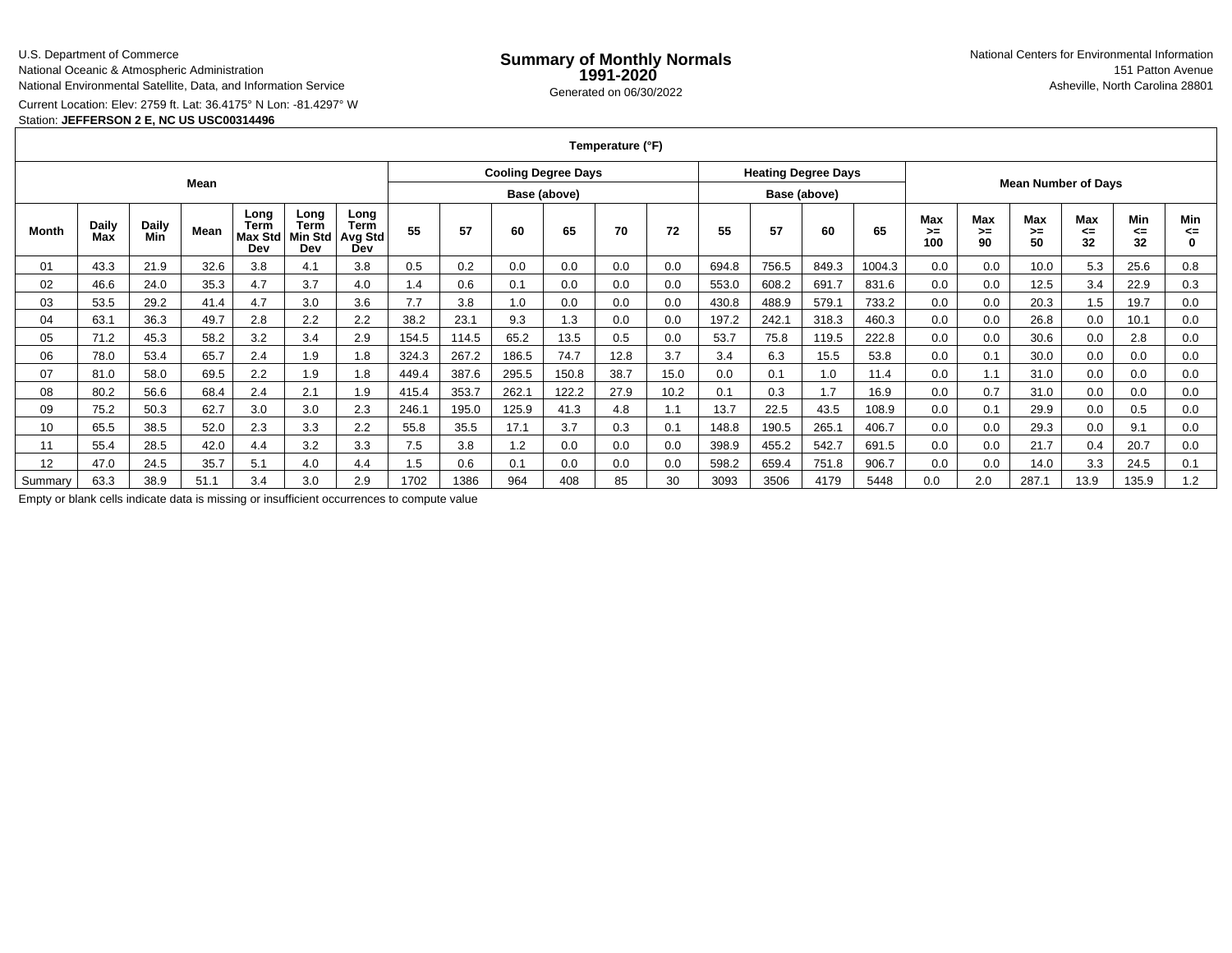U.S. Department of CommerceNational Oceanic & Atmospheric Administration

National Environmental Satellite, Data, and Information Service

e **Summary of Monthly Normals**<br> **1991-2020** 151 Patton Avenue **1991-2020** 1997-2020 e Generated on 06/30/2022 Asheville, North Carolina 28801 National Centers for Environmental Information151 Patton Avenue

Current Location: Elev: 2759 ft. Lat: 36.4175° N Lon: -81.4297° W

# Station: **JEFFERSON 2 E, NC US USC00314496**

# **Precipitation (in.)**

| $1.1$ Guphlation (in.) |               |           |           |                            |                                                                                                                        |       |       |       |  |  |  |  |
|------------------------|---------------|-----------|-----------|----------------------------|------------------------------------------------------------------------------------------------------------------------|-------|-------|-------|--|--|--|--|
|                        | <b>Totals</b> |           |           | <b>Mean Number of Days</b> | Precipitation Probabilities<br>Probability that precipitation will be<br>equal to or less than<br>the indicated amount |       |       |       |  |  |  |  |
|                        | <b>Means</b>  |           |           | <b>Daily Precipitation</b> | <b>Monthly Precipitation<br/>vs. Probability Levels</b>                                                                |       |       |       |  |  |  |  |
| <b>Month</b>           | Mean          | $>= 0.01$ | $>= 0.10$ | $>= 0.50$                  | $>= 1.00$                                                                                                              | 0.25  | 0.50  | 0.75  |  |  |  |  |
| 01                     | 3.91          | 7.4       | 6.1       | 2.2                        | 1.0                                                                                                                    | 2.57  | 3.60  | 4.73  |  |  |  |  |
| 02                     | 3.28          | 7.2       | 6.1       | 2.3                        | 1.0                                                                                                                    | 1.89  | 2.70  | 4.25  |  |  |  |  |
| 03                     | 4.06          | 8.1       | 6.9       | 3.0                        | 1.1                                                                                                                    | 2.54  | 3.80  | 4.78  |  |  |  |  |
| 04                     | 4.78          | 7.4       | 6.9       | 3.2                        | 1.2                                                                                                                    | 3.22  | 4.60  | 6.08  |  |  |  |  |
| 05                     | 5.34          | 9.7       | 8.4       | 3.4                        | 1.4                                                                                                                    | 2.87  | 4.93  | 5.94  |  |  |  |  |
| 06                     | 4.44          | 9.5       | 8.0       | 2.7                        | 0.9                                                                                                                    | 2.64  | 3.64  | 6.23  |  |  |  |  |
| 07                     | 4.79          | 10.3      | 9.3       | 3.5                        | 1.5                                                                                                                    | 3.35  | 4.52  | 4.92  |  |  |  |  |
| 08                     | 4.65          | 8.9       | 7.9       | 3.2                        | 1.2                                                                                                                    | 3.19  | 4.00  | 5.69  |  |  |  |  |
| 09                     | 4.35          | 7.4       | 6.4       | 2.8                        | 1.3                                                                                                                    | 2.13  | 3.43  | 5.07  |  |  |  |  |
| 10                     | 3.71          | 5.9       | 5.0       | 2.0                        | 1.2                                                                                                                    | 1.75  | 3.13  | 5.59  |  |  |  |  |
| 11                     | 3.61          | 5.9       | 5.2       | 2.4                        | 1.1                                                                                                                    | 1.71  | 3.60  | 4.77  |  |  |  |  |
| 12                     | 4.03          | 8.0       | 6.8       | 2.8                        | 1.0                                                                                                                    | 2.83  | 3.77  | 4.71  |  |  |  |  |
| Summary                | 50.95         | 95.7      | 83.0      | 33.5                       | 13.9                                                                                                                   | 30.69 | 45.72 | 62.76 |  |  |  |  |

Empty or blank cells indicate data is missing or insufficient occurrences to compute value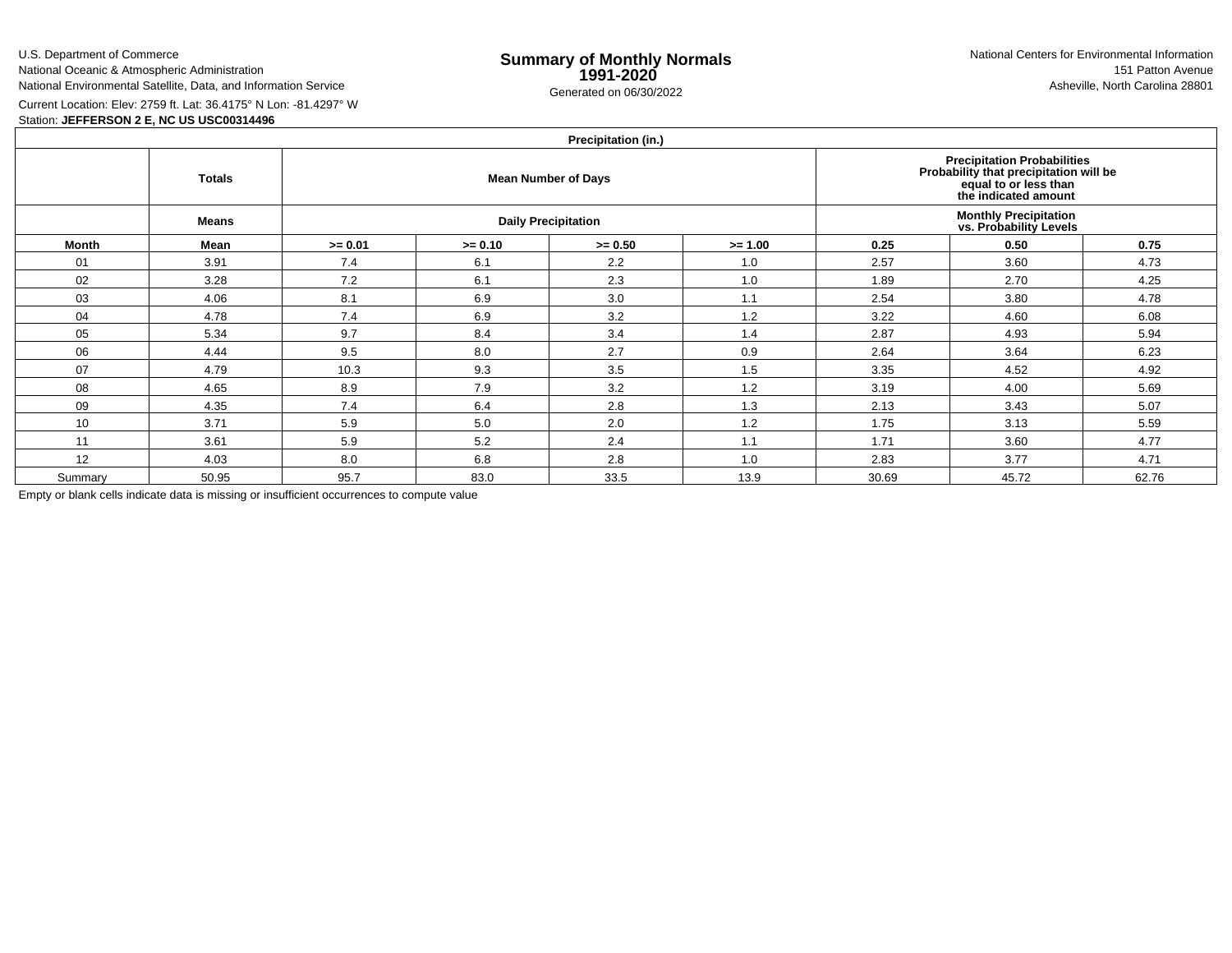U.S. Department of CommerceNational Oceanic & Atmospheric Administration

National Environmental Satellite, Data, and Information Service

e **Summary of Monthly Normals**<br> **1991-2020** 151 Patton Avenue **1991-2020** 1997-2020 e Generated on 06/30/2022 Asheville, North Carolina 28801 National Centers for Environmental Information151 Patton Avenue

Current Location: Elev: 2759 ft. Lat: 36.4175° N Lon: -81.4297° W

## Station: **JEFFERSON 2 E, NC US USC00314496**

#### **Snow (in.)Totals Mean Number of Days Snow Probabilities Probability that snow will be equal to or less than the indicated amountMeans Snowfall >= Thresholds Snow Depth >= Thresholds Monthly Snow vs. Probability LevelsValues derived from the incomplete gamma distribution.Month Snowfall Mean 0.01 1.0 3.0 5.00 10.00 <sup>1</sup> <sup>3</sup> <sup>5</sup> <sup>10</sup> .25 .50 .75** 01 4.30 1.3 1.0 0.4 0.3 0.0 2.9 1.6 1.1 0.0 0.00 2.20 6.10 02 3.30 1.3 1.2 0.4 0.2 0.0 3.3 1.6 0.6 0.0 0.00 2.00 5.00 03 2.90 0.6 0.5 0.3 0.2 0.0 0.9 0.4 0.2 0.0 0.00 0.00 4.50 04 0.00 0.1 0.0 0.0 0.0 0.0 0.0 0.0 0.0 0.0 0.00 0.00 0.00 05 0.00 0.0 0.0 0.0 0.0 0.0 0.0 0.0 0.0 0.0 0.00 0.00 0.00 06 0.00 0.0 0.0 0.0 0.0 0.0 0.0 0.0 0.0 0.0 0.00 0.00 0.00 07 0.00 0.0 0.0 0.0 0.0 0.0 0.0 0.0 0.0 0.0 0.00 0.00 0.00 08 0.00 0.0 0.0 0.0 0.0 0.0 0.0 0.0 0.0 0.0 0.00 0.00 0.00 09 0.00 0.0 0.0 0.0 0.0 0.0 0.0 0.0 0.0 0.0 0.00 0.00 0.00 10 0.00 0.0 0.0 0.0 0.0 0.0 0.0 0.0 0.0 0.0 0.00 0.00 0.00 11 0.20 0.1 0.1 0.0 0.0 0.0 0.2 0.0 0.0 0.0 0.00 0.00 0.00 12 3.70 0.9 0.9 0.4 0.2 0.1 2.0 1.2 0.9 0.5 0.00 0.70 5.60 Summary 14.44 | 4.3 | 3.7 | 1.5 | 0.9 | 0.1 | 9.3 | 4.8 | 2.8 | 0.5 | 0.0 | 4.9 | 21.2

Empty or blank cells indicate data is missing or insufficient occurrences to compute value